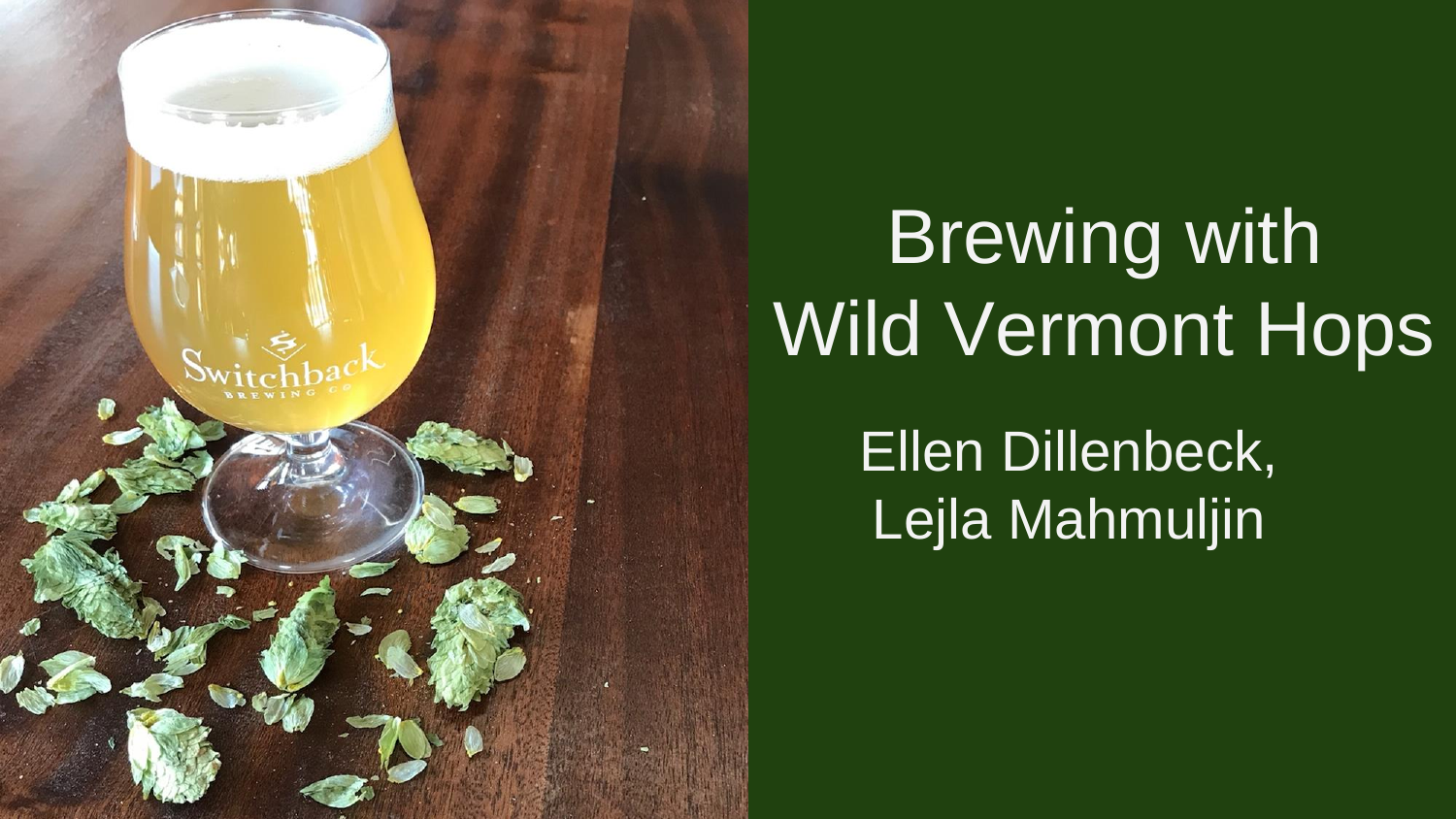### Vermont Hops

- ❖ Kingdom: 15.1% alpha acid
- ❖ Northfield: 3.6% alpha acid
- ❖ Wolcott: 3.8% alpha acid
- ❖ Control hop Cascade: 7.7% alpha acid

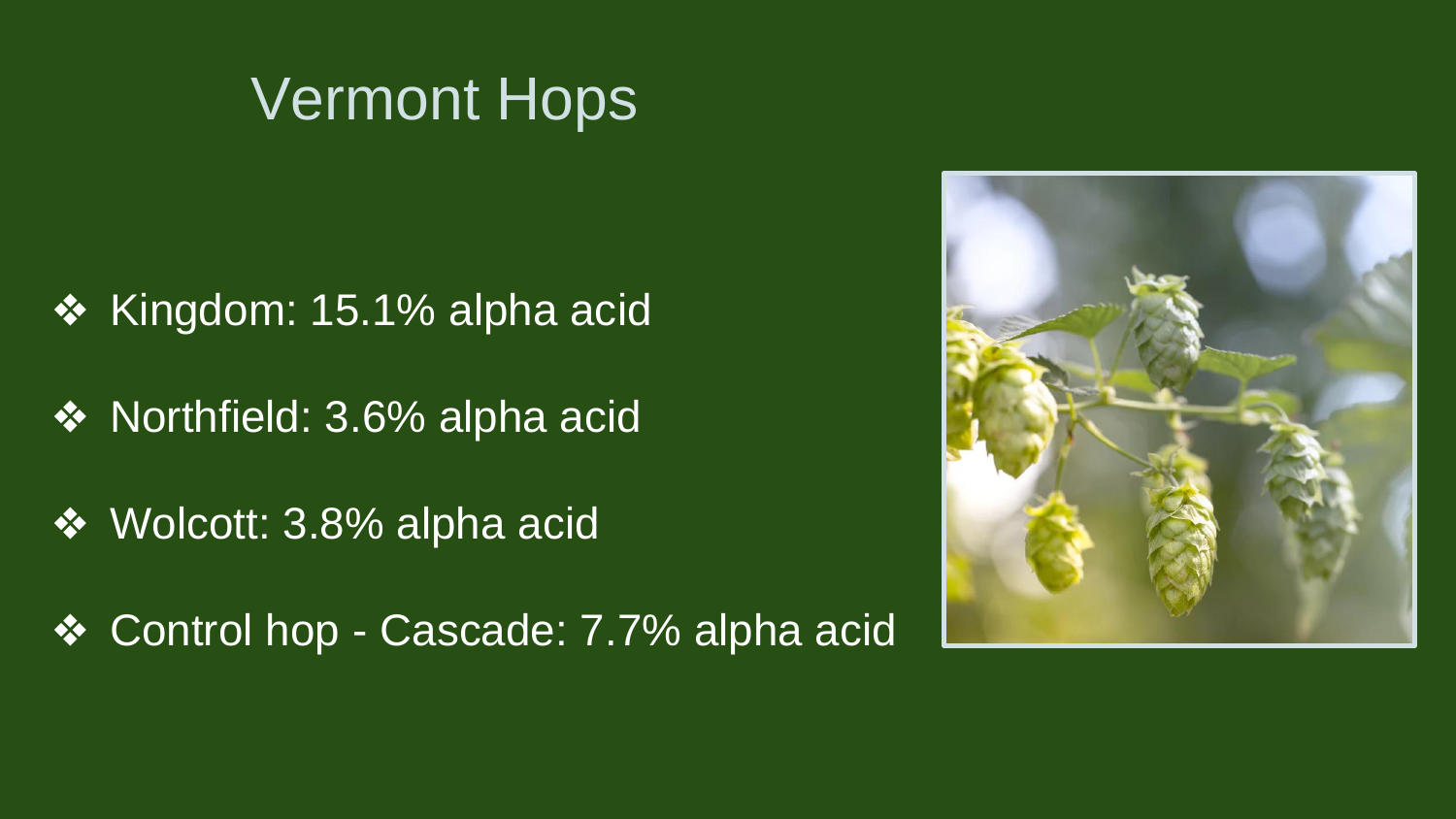### Questions:

- 1. What kind of flavor will a beer brewed with this hop have?
- 2. What kind of aroma will a beer brewed with this hop have?
- 3. How much bitterness will this hop add to the beer?
- 4. Will a beer brewed with this hop be drinkable?
- 5. Does this hop have any unique, desirable characteristics?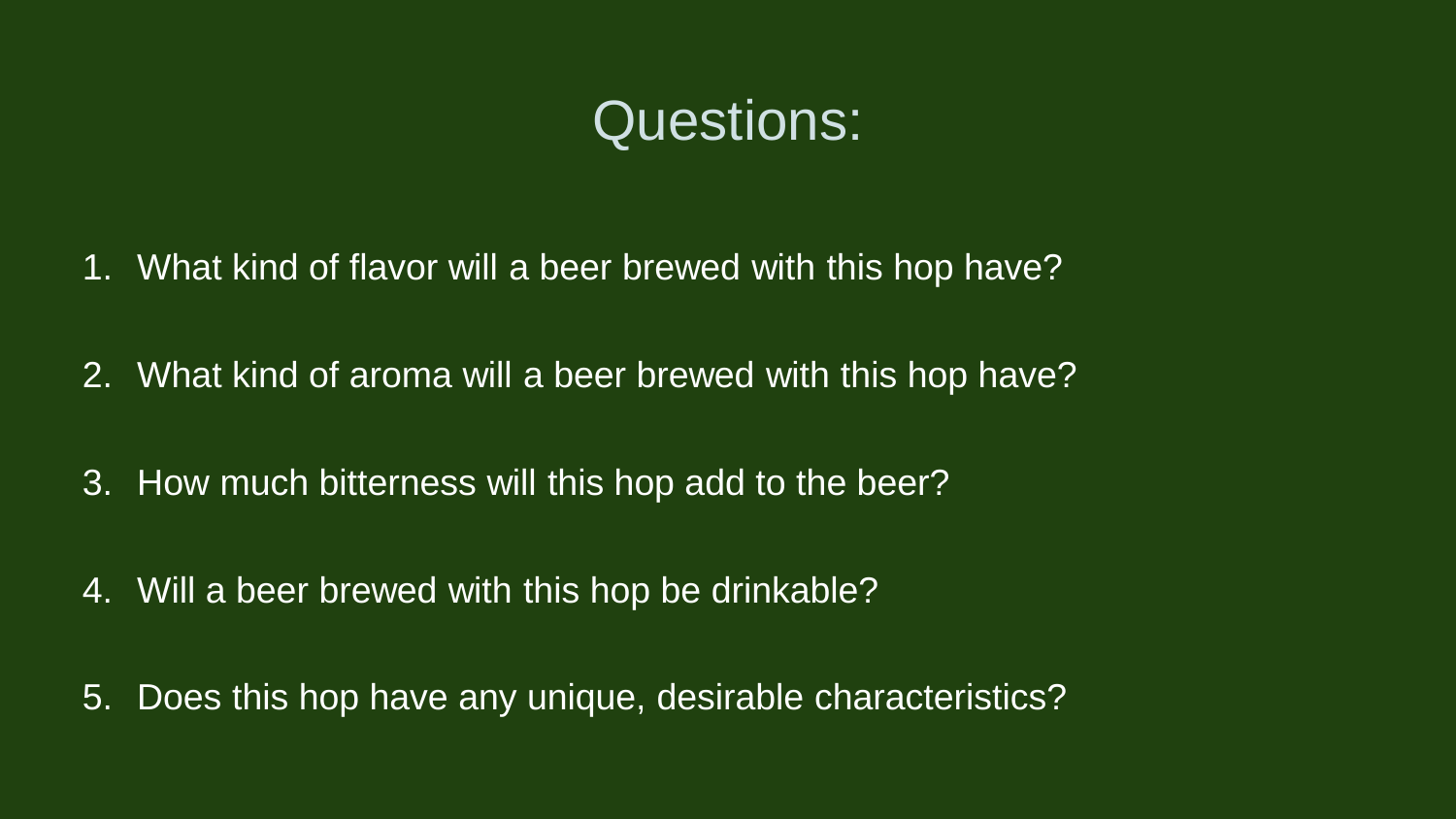## Recipe

### We used the same IPA recipe for the Kingdom, Wolcott, and Cascade brews Desired IBUs: 75

We used a Pale Ale recipe for the Northfield brew due to a shortage of hops Desired IBUs: 45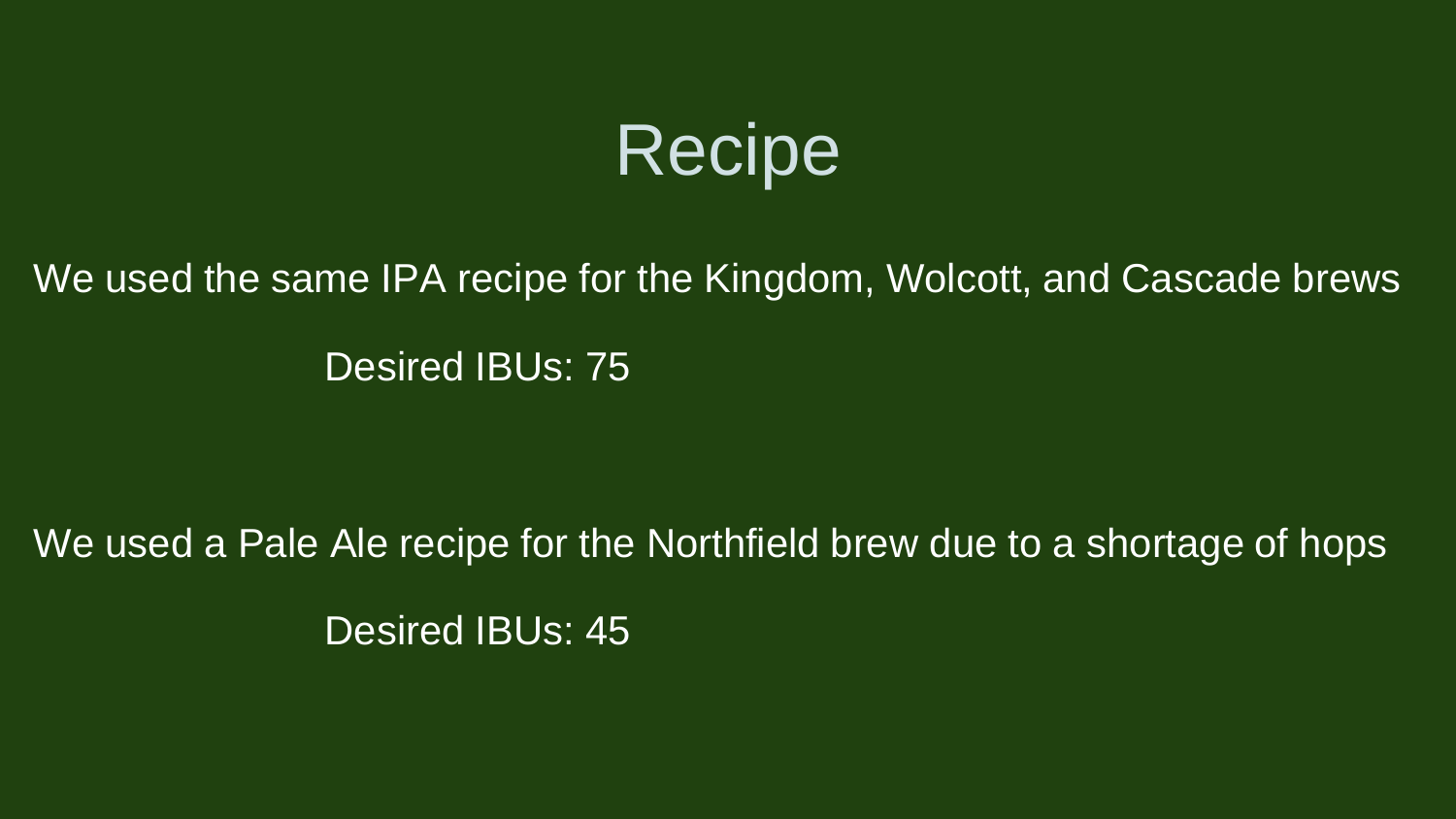# Smash Brew:





# **M**alt





**H**op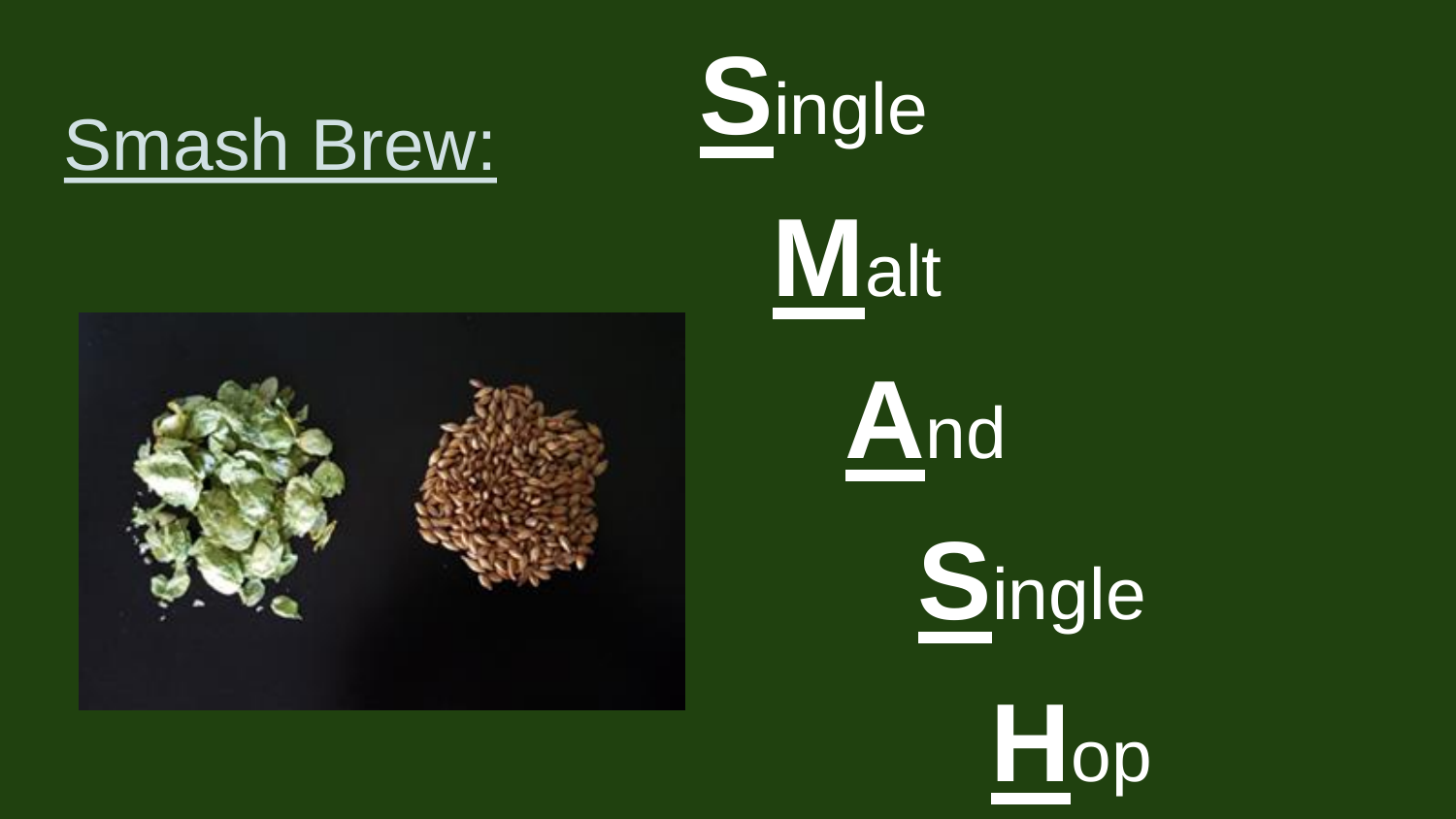### **Ingredients**

- ❖ Best Maltz Pilsner Malt
- ❖ Gypsum
- ❖ Wild whole cone hops
- ❖ Switchback House Ale Yeast

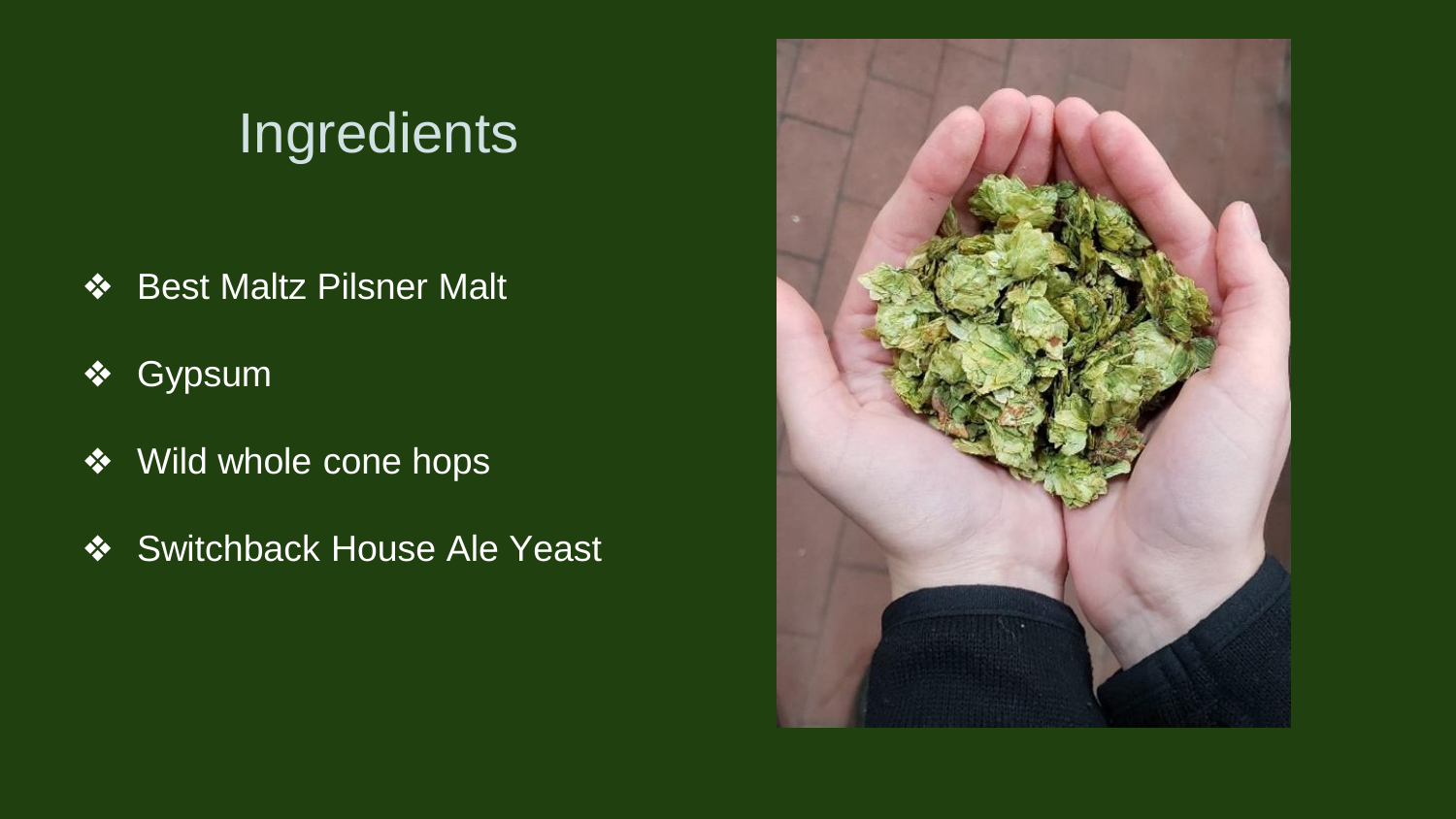### Low Mash Temperature

There are two enzymes that break down starch chains to produce fermentable sugars.

Keeping the mash at a low temperature for a long time period allows the enzymes to more efficiently break down starch chains into fermentable sugars.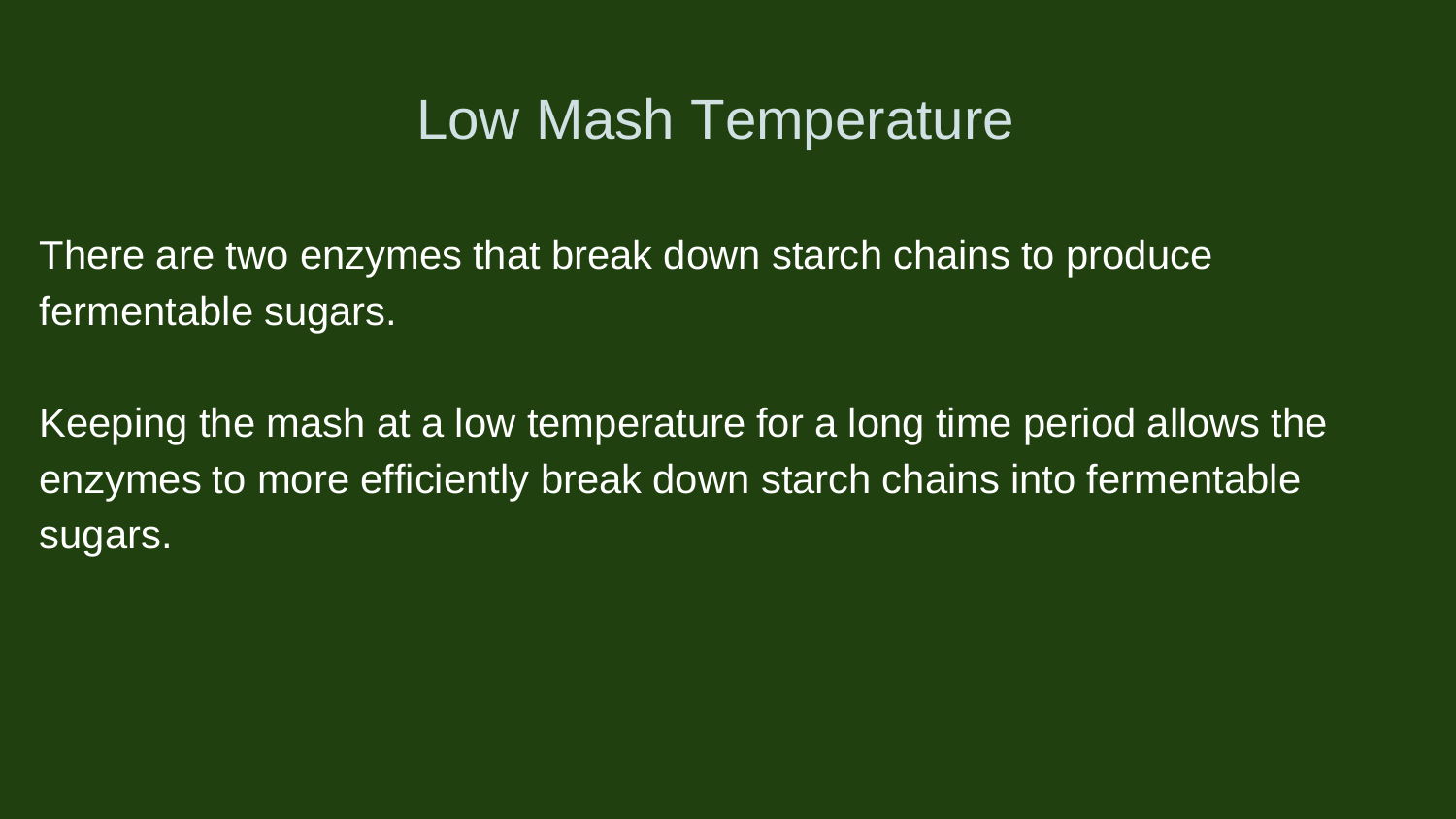### High Water to Grist Ratio

We used a ratio of 1L of water to every 2Kg of grist.

This ratio produces a thin mash.

We wanted to make a light-bodied beer that would allow tasters to focus on the beer's hop character.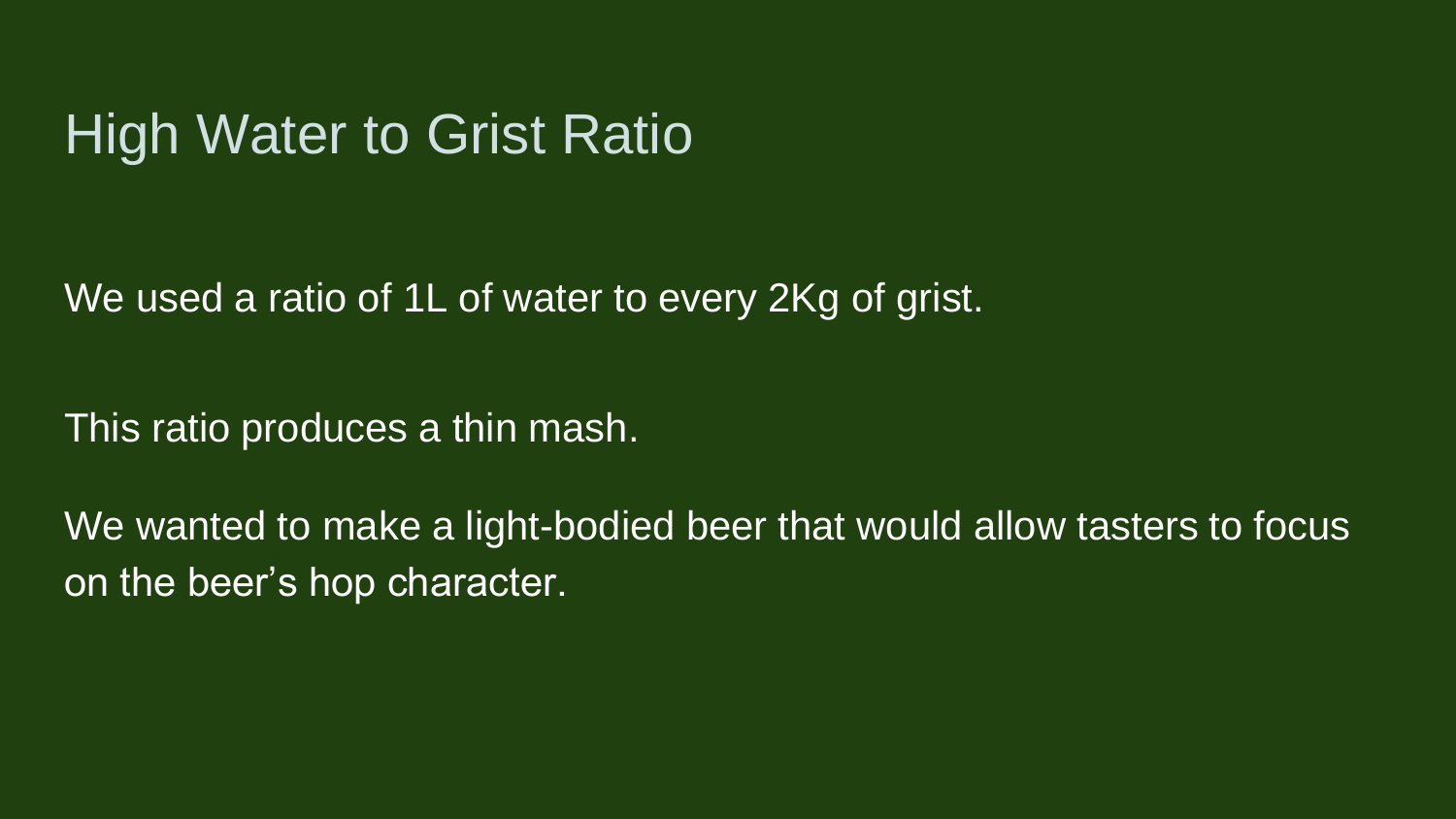### Hop Additions

Bitterness: 75 minutes before the end of the boil

Flavoring: 20 minutes before the end of the boil

Aroma: End of boil

Dry Hopping: During primary fermentation

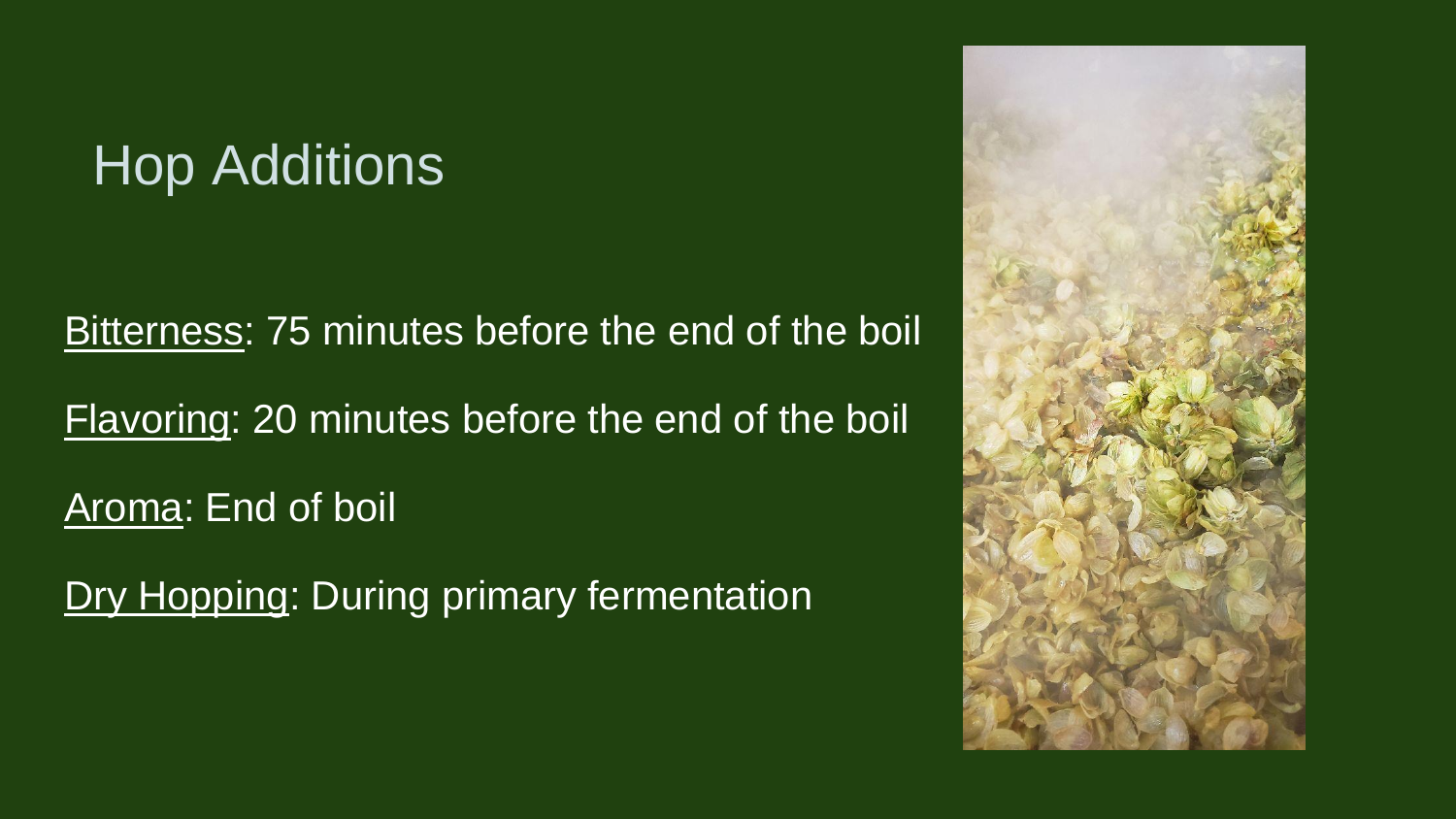### **Sensory Analysis - Questions**

❖ Would you enjoy drinking a beer brewed with this hop?

❖ On a scale from 1-10, 1 being the least bitter and 10 being the most bitter, how bitter do you think this beer is?

❖ Describe the flavor and aroma characteristics imparted by this hop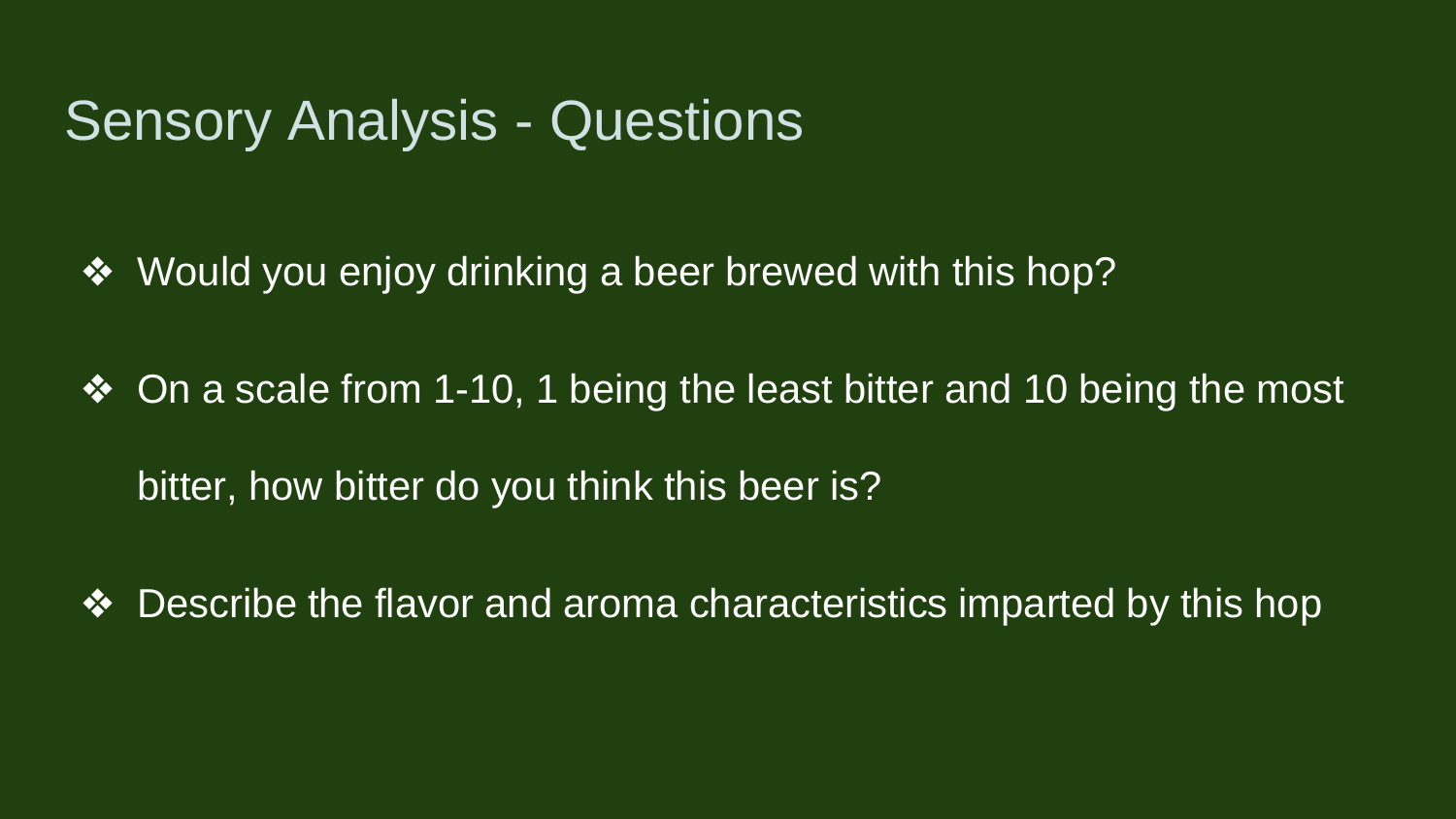### Would you enjoy drinking a beer brewed with this hop?

Kingdom:

44% of respondents said yes

56% of respondents said no

#### Northfield:

32% of respondents said yes

65% of respondents said no

#### Wolcott:

67% of respondents said yes

33% of respondents said no

#### Cascade:

32% of respondents said yes

65% of respondents said no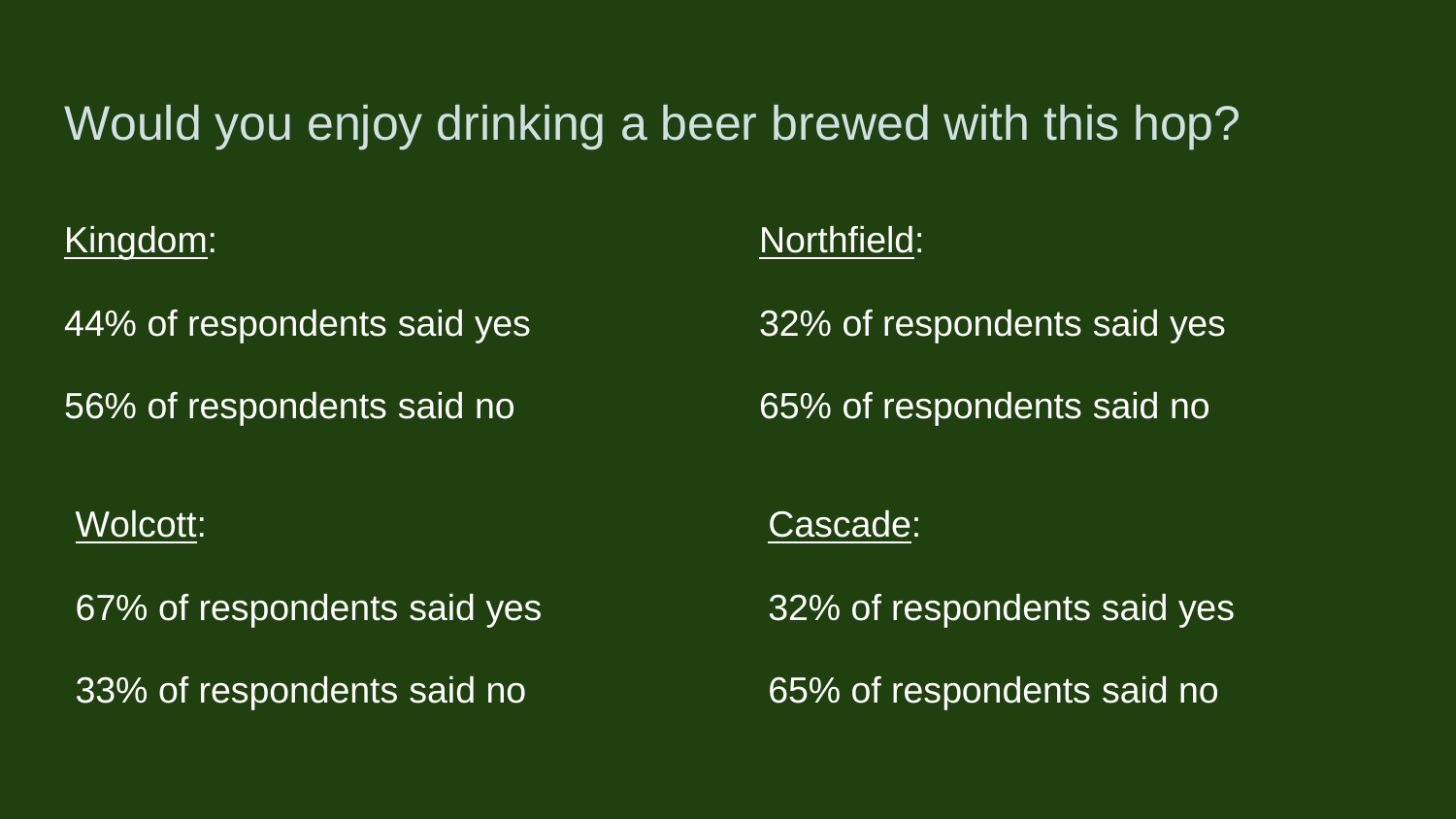On a scale from 1-10, how bitter do you think this beer is?

#### **Perceived Bitterness**

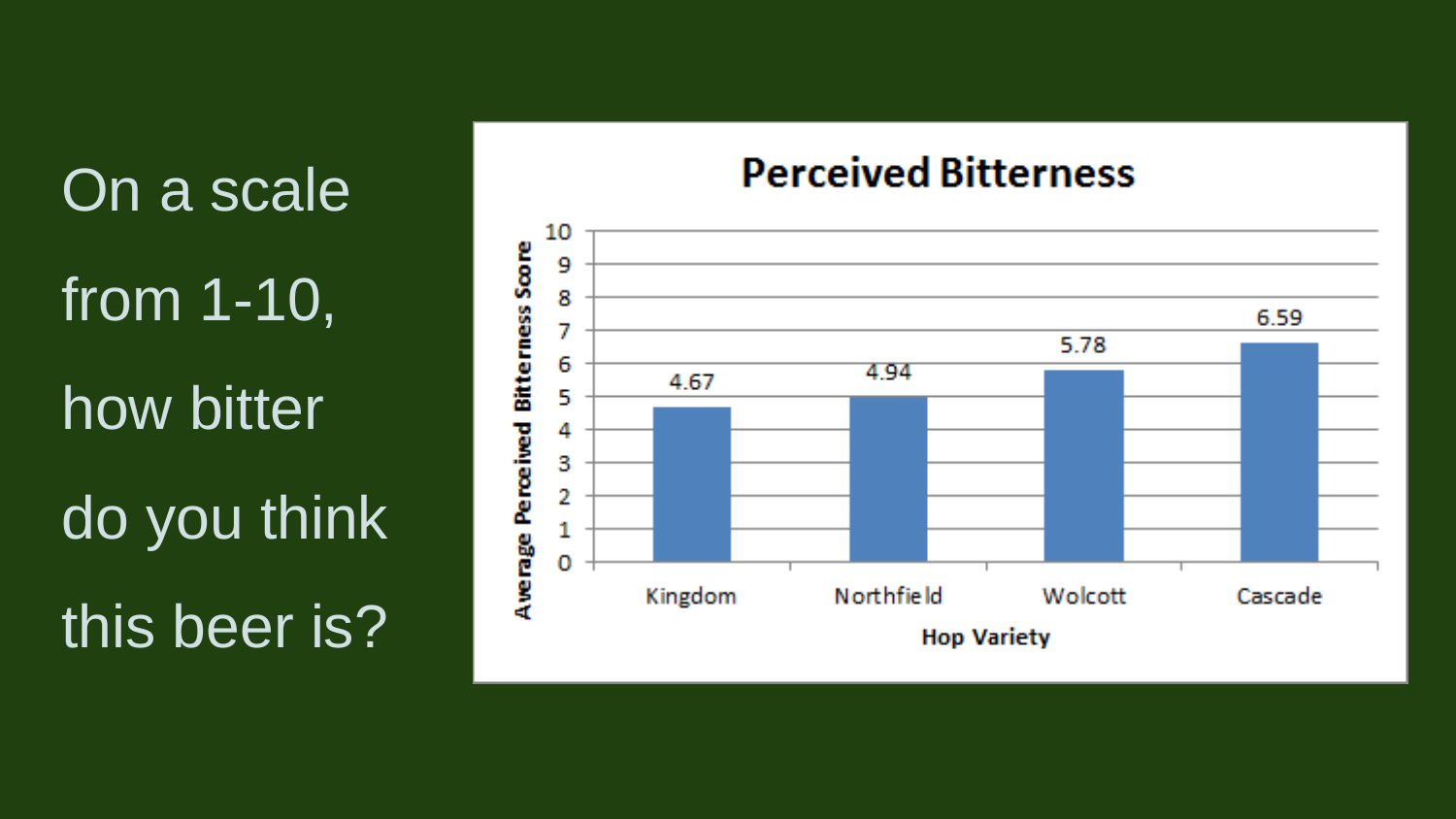### Hop Characteristics



**Piney Tropical Spicy Sweaty Woody** 

**Citrusy** 

Floral

Fruity

**Herbal** 

Onion/Garlic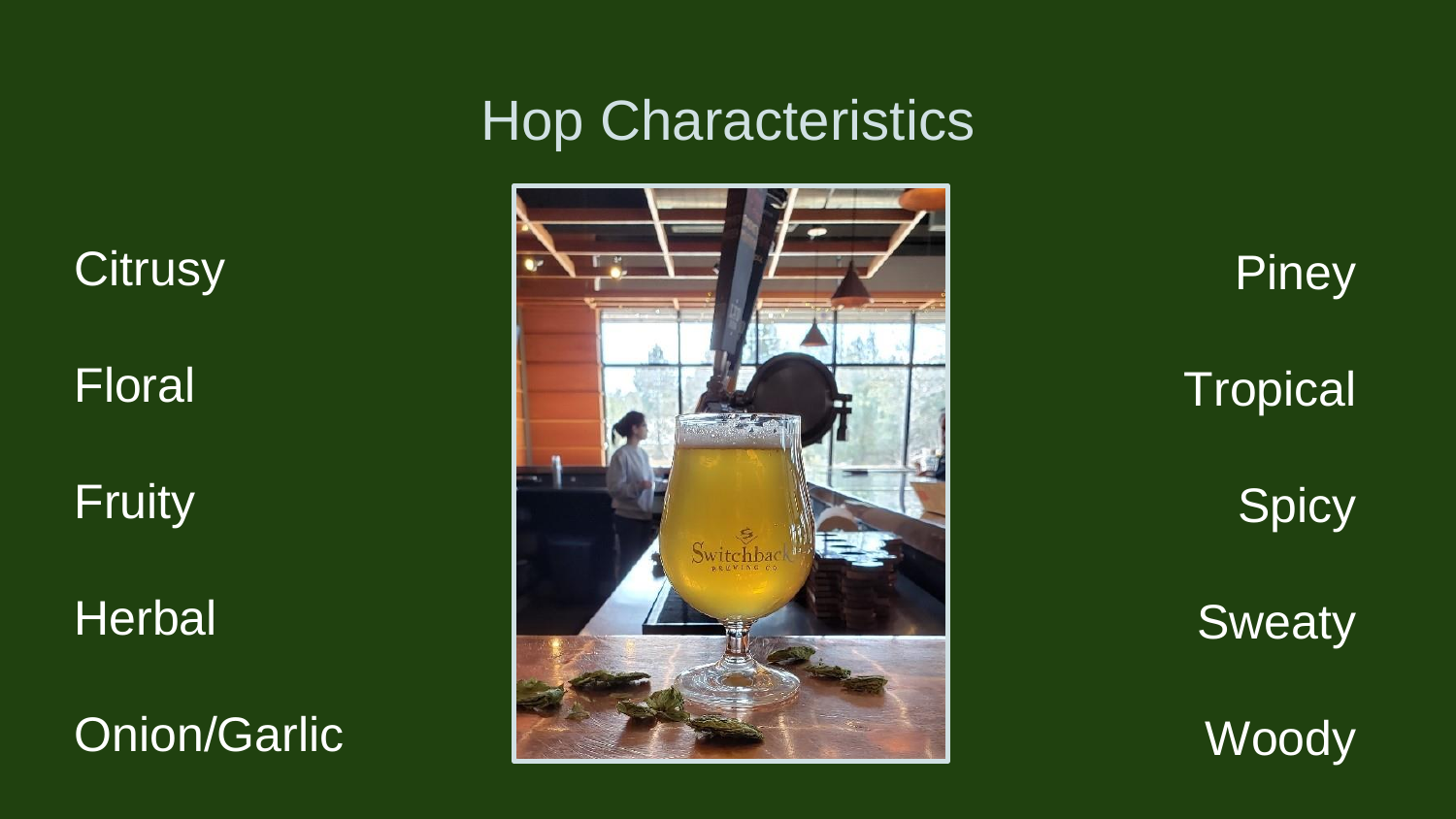### Kingdom Hopped Beer

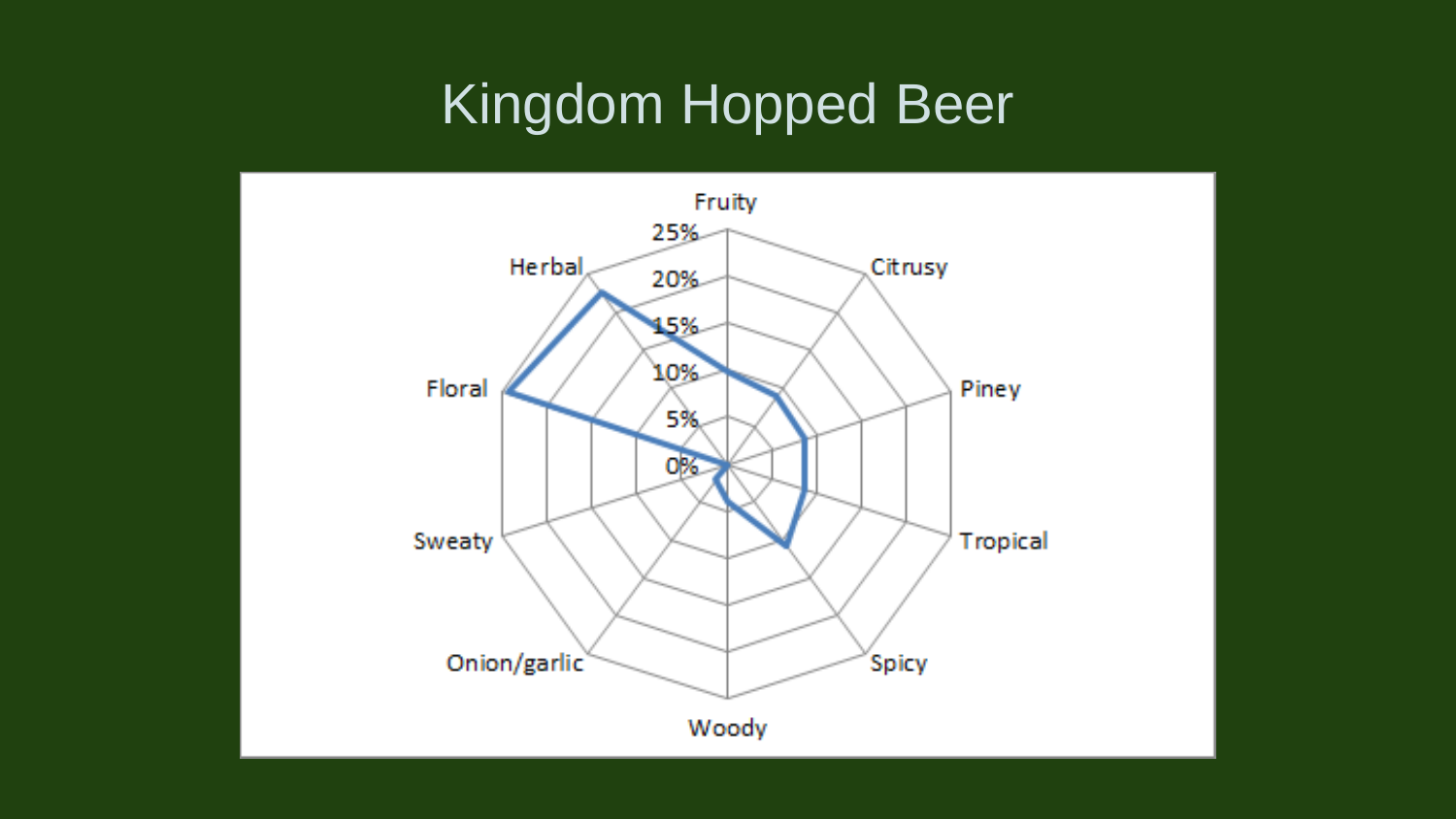### Northfield Hopped Beer

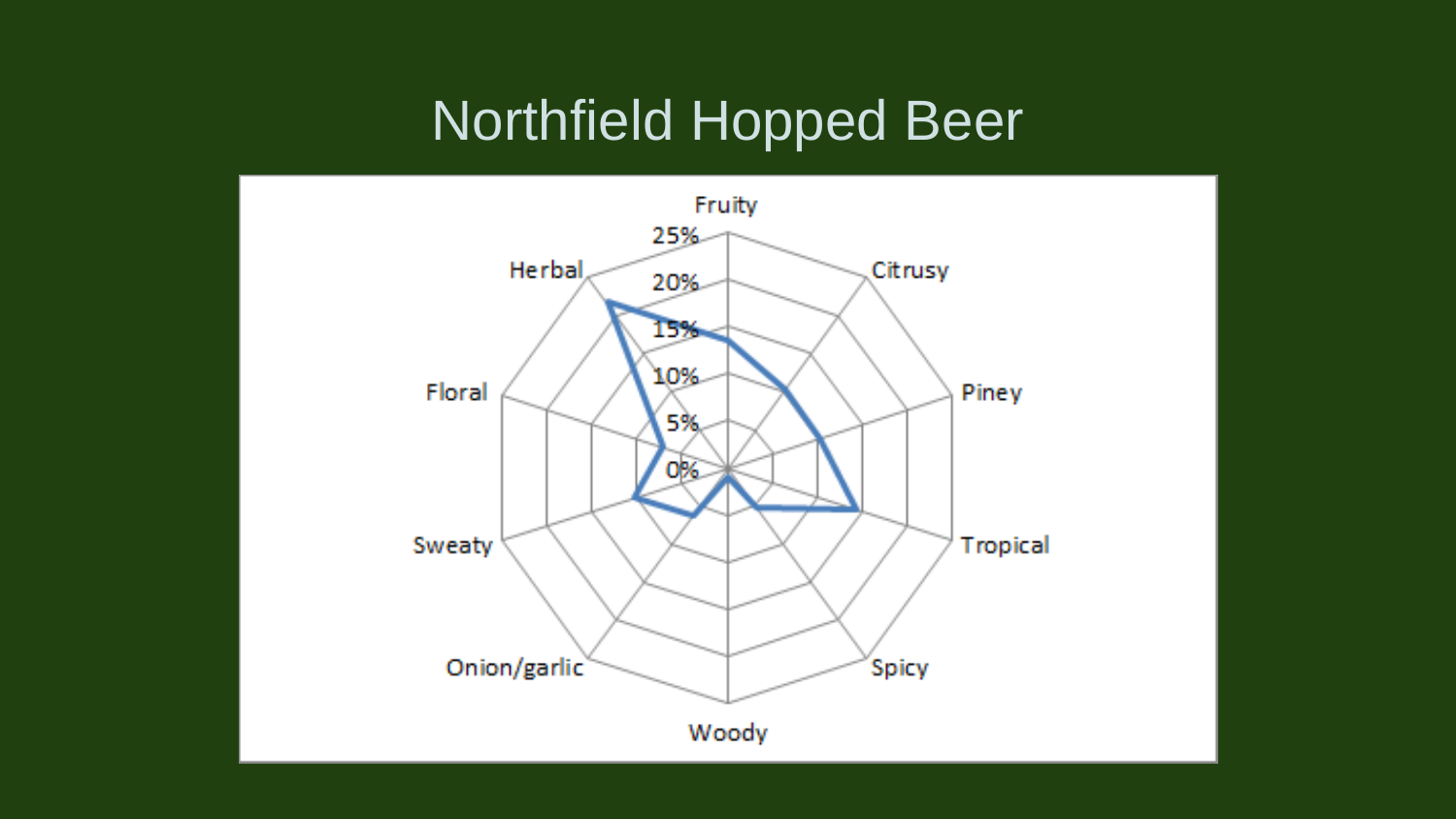### Wolcott Hopped Beer

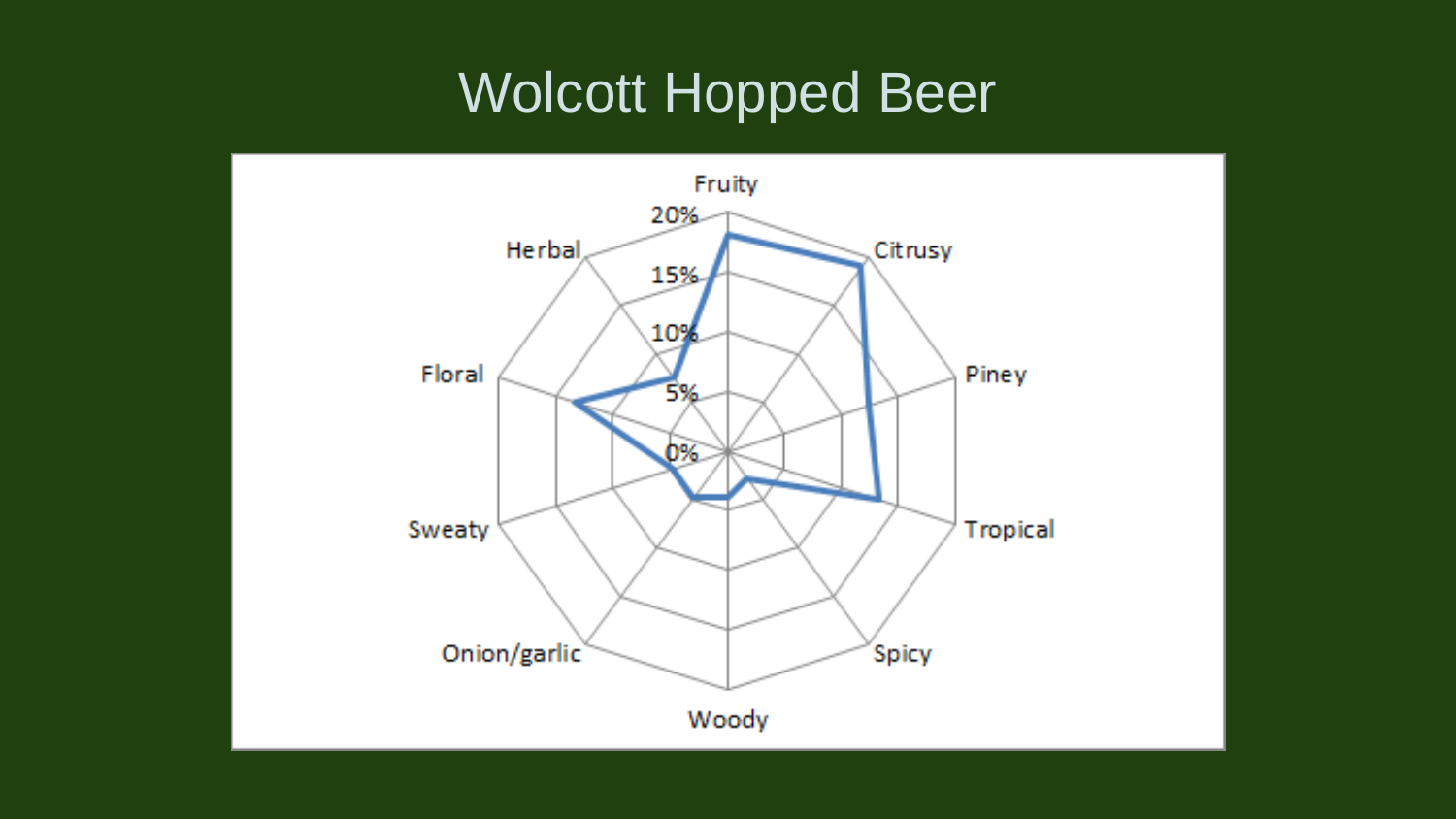### Cascade Hopped Brew

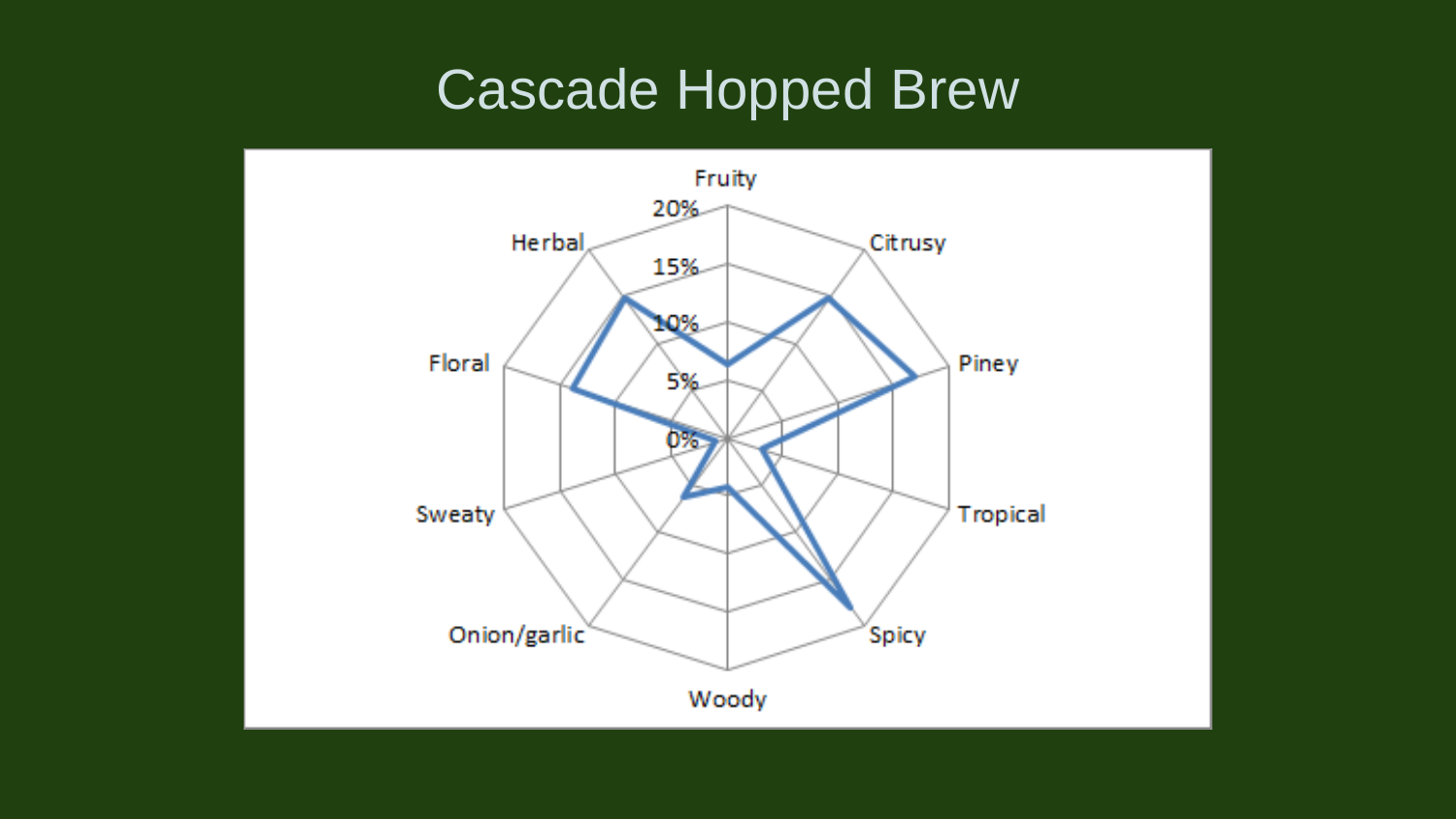

- International Bitterness Units (IBUs)
- IBUs are a measurement of specific
	- chemicals, including isomerized alpha acids,
	- that are known to make beer taste bitter
- Most beers contain between 5 and 120 IBUs

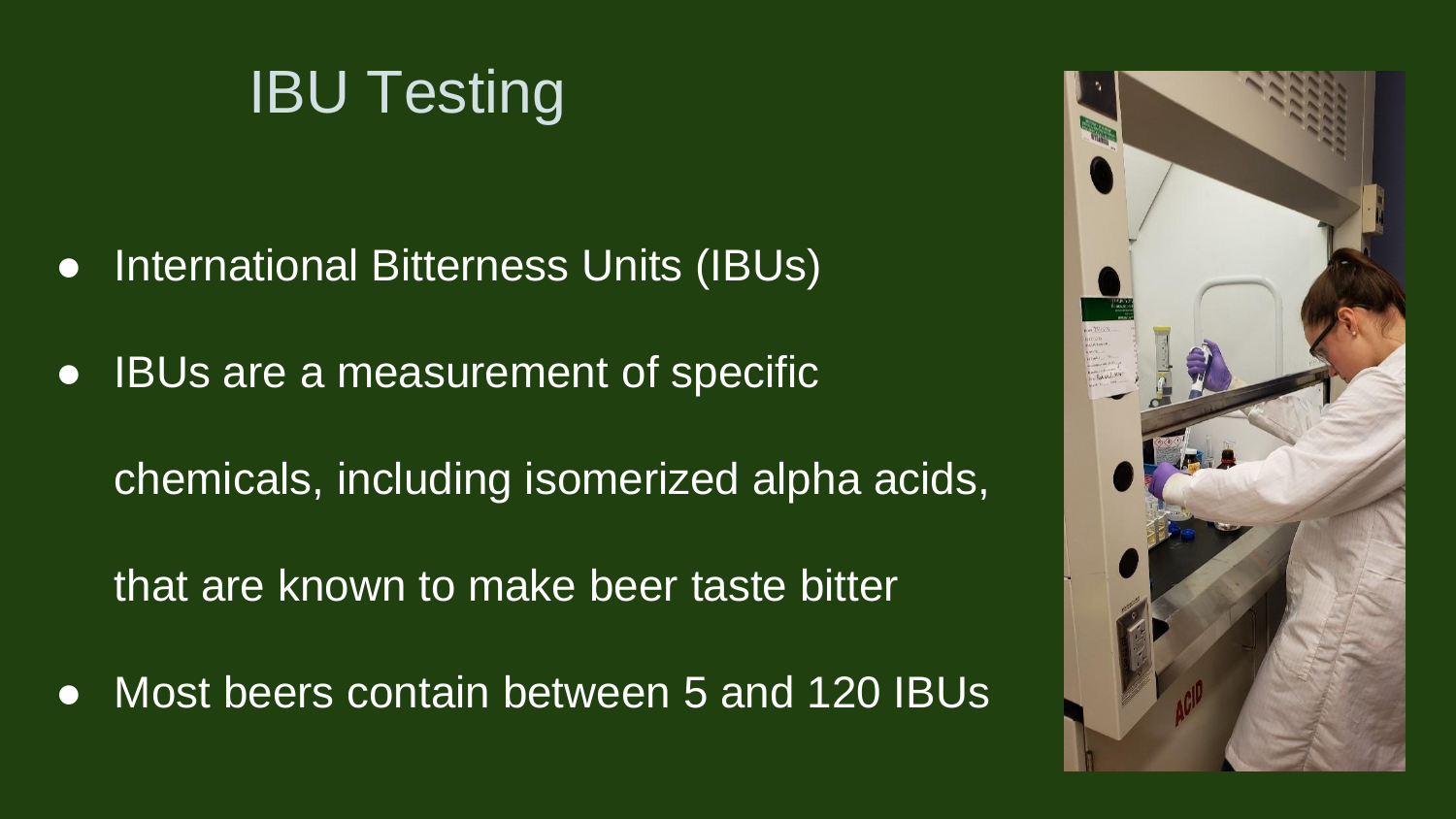### International Bitterness Units (IBU) Results

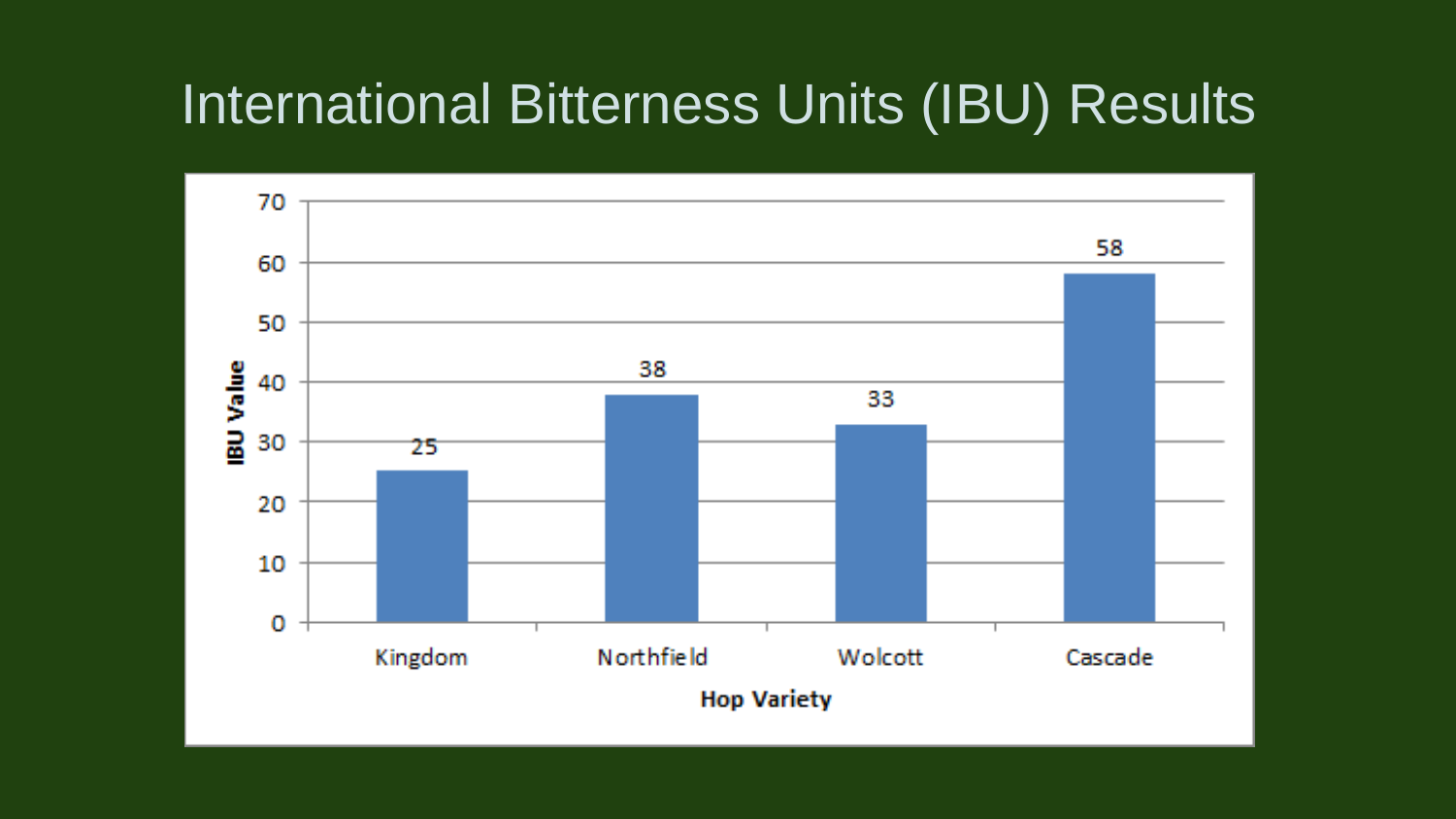### Perceived vs Calculated Bitterness

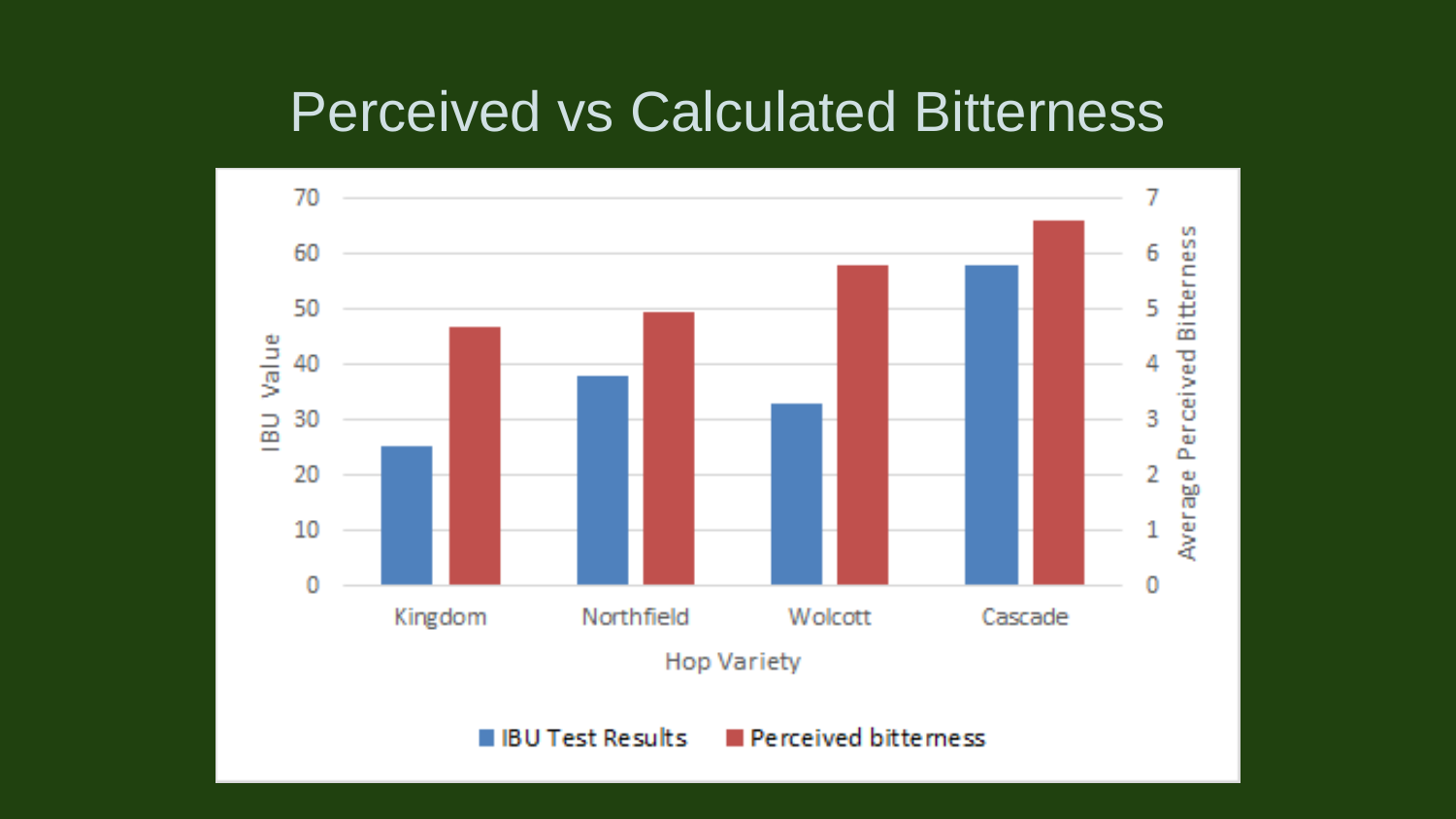### **Conclusion**

Possible Sources of Error

- Possible lab errors in alpha acid calculations
- Switchback house bias

Future Research

- Each batch of beer had different flavors and aromas
- More research and selective breeding will help determine whether these hops have commercial value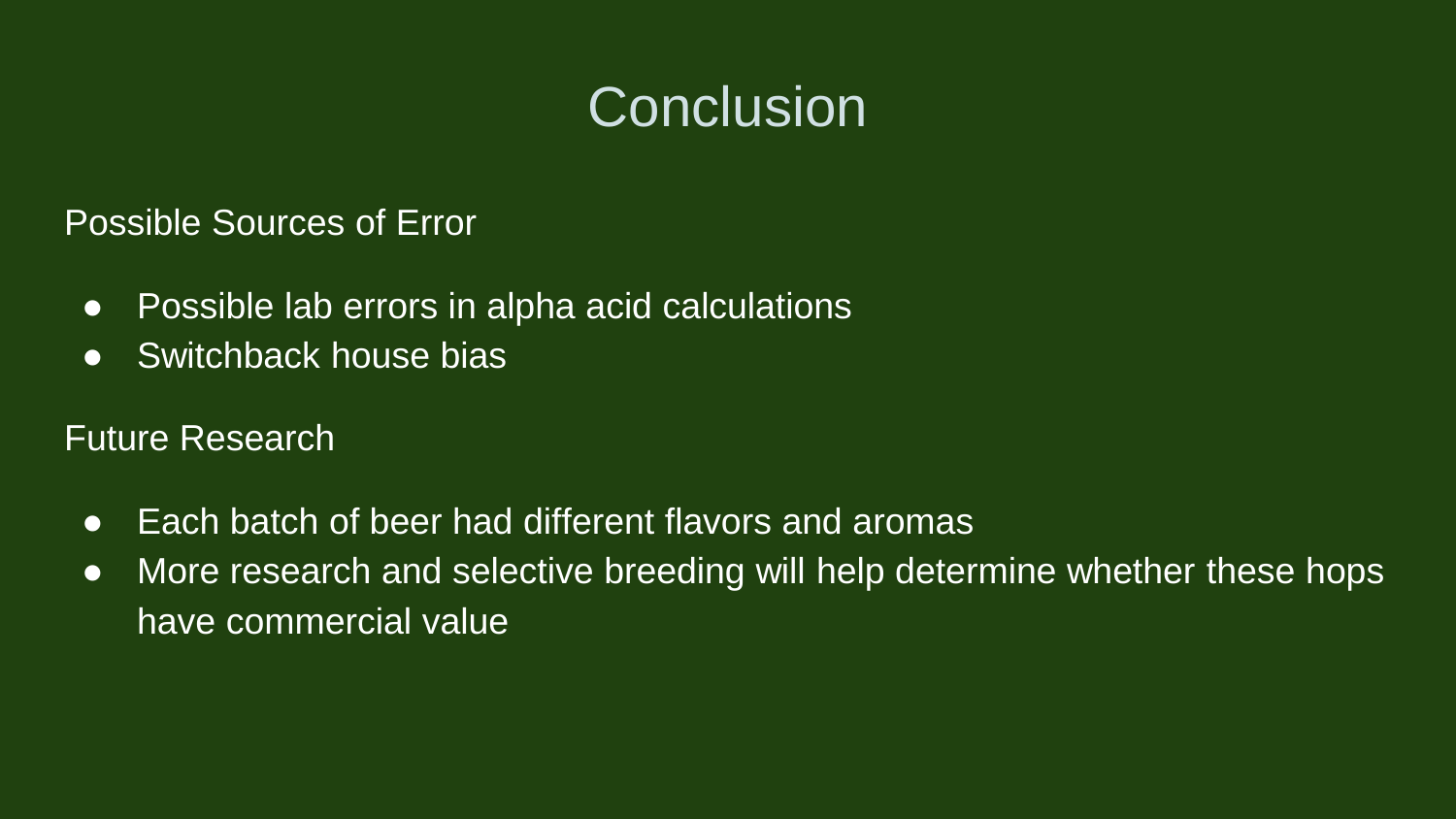And now for the results...

### Sample 1 - Kingdom

Sample 2 - Northfield

Sample 3 - Wolcott

Sample 4 - Cascade

Please check out our website for the questionnaire results:

https://www.switchbackvt.com/news